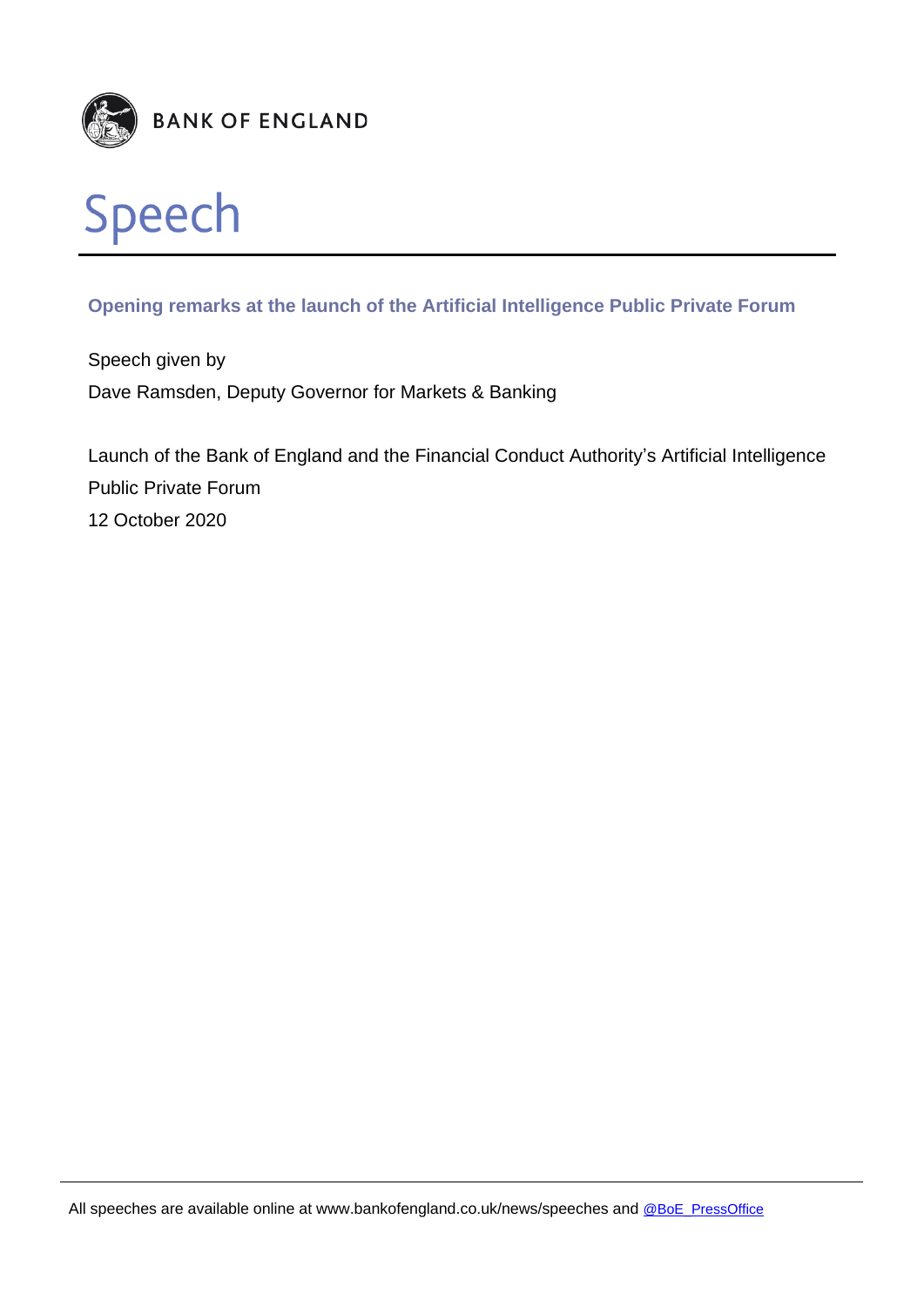Over the past few years, we've seen a huge expansion in the use digital technologies across society and across the economy. And this has affected all of us in some way, whether we're shopping online or listening to music, streaming a film or engaging with friends and colleagues on social-media platforms, our lives have been transformed by remarkable innovation and technological advances. And Artificial Intelligence is increasingly at the heart of those innovative technologies.

Artificial Intelligence and Machine Learning are growing very rapidly in complexity, sophistication, and importance for society, the economy as a whole, and financial services in particular.

AI is already embedded in many of the things we use every day, from mobile phones and tablets, to online shopping platforms. It forms the core of many of the technologies that are becoming increasingly familiar, such as biometric devices or autonomous vehicles. And this is likely to accelerate as smaller and smarter devices become more widely used and embedded in homes and workplaces, in retail and consumer products, across the so-called Internet-of-Things and as the global context changes rapidly due to the COVID crisis.

And those same AI systems and processes are being used today across the financial sector to bring benefits to consumers, to firms, and to the UK financial system as a whole. AI-driven online platforms may, for example, help customers manage their money and savings more effectively, as well as make the processing of loan applications or insurance claims easier, quicker, and more transparent. Financial firms may, in turn, benefit from AI in making efficiency and productivity gains, in tailoring products to customers' needs, and in more effective ways of combating financial crime. AI may also boost the overall efficient functioning and resilience of financial markets and the wider economy.

Clearly, the world is a very different place today from the one we started this year with; and while the COVID crisis has had, and will continue to have, a profound impact on the economy, and on the households and businesses that drive it, it has also increased and focussed interest in the potential uses of AI in tackling some of the many immediate problems and challenges precipitated by the crisis. For example, many businesses, including financial firms, are looking to use AI, sometimes combined with alternative data sources, for enhancing customer engagement, for driving more automation of internal processes, and for improving virtual working environments.

In a recent survey of the banks and insurers we regulate, conducted as part of our ongoing monitoring of the impact of COVID-19 by the Bank's Fintech Hub along with colleagues from the PRA, around 45% of those firms that participated reported that the crisis has led to an increase in the importance of AI and data science applications for their future operations, with around 55% reporting no change, and none noting a decrease. The survey also looked at changes in firms' investment plans and resource commitments for AI projects as well as areas where the crisis has had an impact on existing applications across different business lines.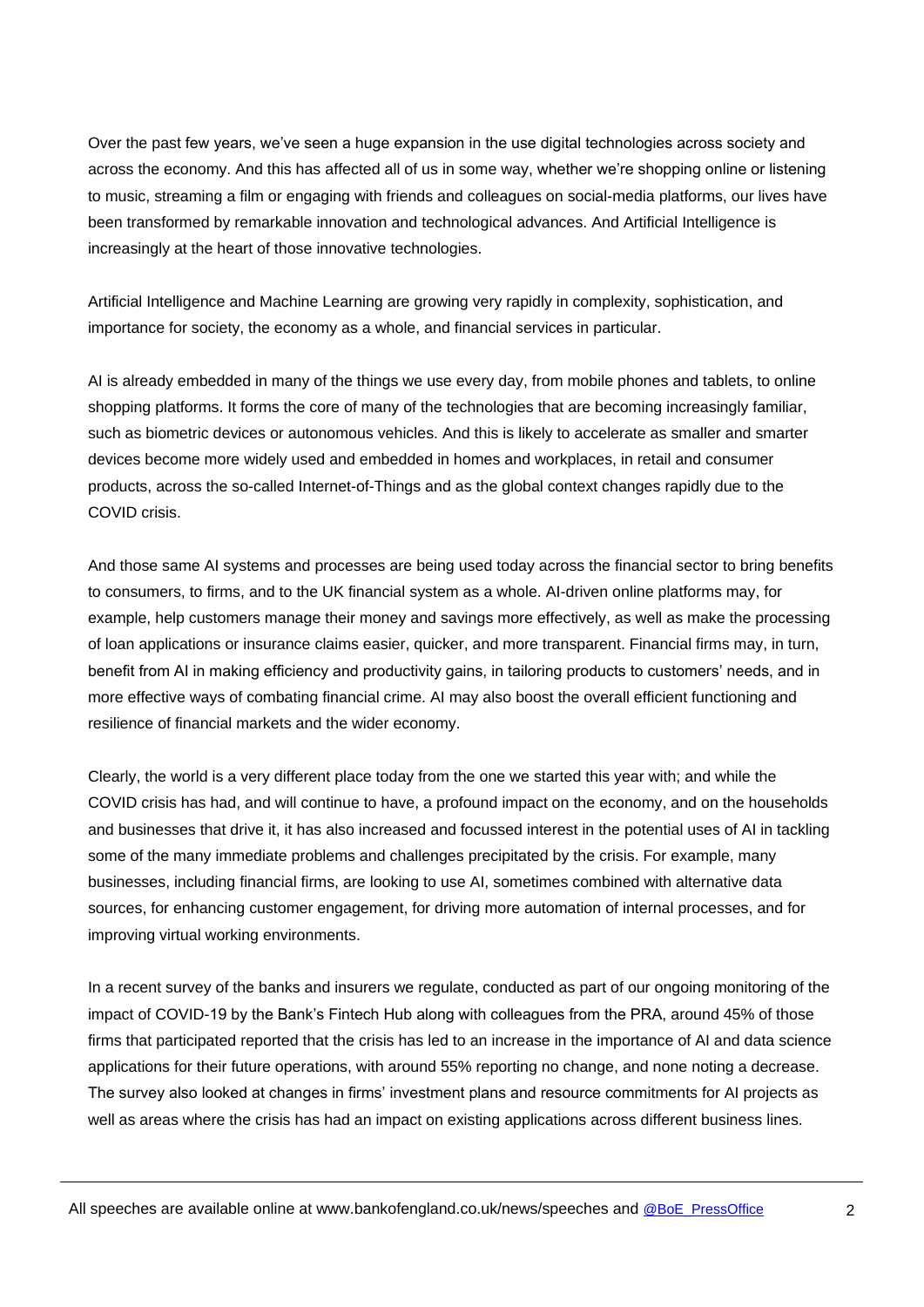While the use of AI has clear benefits in an increasingly data-driven economy, there are risks and challenges. And the impact of those benefits and risks will be felt at different paces and different depths at technological, social, corporate, and systemic levels. It's useful to think of the risks and challenges in a hierarchical way, starting with those that may become apparent at the data level and building up to the level of models trained on those data; then, widening to the level of the firm, and finally, up to the level of the financial system as a whole. Overlaying this are the regulatory and legal challenges presented by AI.

Taking these in turn, data form the core of all AI models and good data management and data governance are essential in controlling issues with, for example, biases that may be embedded in the data. At the model level, we need to think about issues such as ensuring that models continue to perform under a wide range of different conditions and being able to explain the outputs of complex AI systems. Moving to the firm level, some of the key issues will revolve around risk management and governance structures; around accountability and appropriate controls. And finally, for the financial system as a whole, AI may amplify network effects such as unexpected changes in the scale and direction of market moves.

In terms of the regulatory challenges, it's clear that policy thinking in this arena is also evolving rapidly. But the existing regulatory landscape is somewhat fragmented when it comes to AI, with different pieces of regulation applying to different aspects of the AI pipeline, from data through model risk to governance. Policy must strike a balance between high-level principles and a more rules-based approach. We also need to future-proof our policy initiatives in a fast-changing field.

With all that in mind, and in order to further our objective of promoting the safe adoption of AI in financial services, the Bank of England, along with the Financial Conduct Authority, is today launching the Artificial Intelligence Public-Private Forum. [Plans to set up this Forum were announced by the Bank in June 2019 as part of our response to the Future of Finance report.]

The purpose of the Forum is to further dialogue between the public and private sectors in order to better understand the use and impact of AI in financial services. The Forum, which is expected to run for one year, will consist of a series of quarterly meetings and workshops structured around each of three topic areas: Data, Model Risk Management, and Governance.

In terms of membership, the Forum will draw on the knowledge and experience of 21 leading AI experts from across the financial and technology sectors as well as academia; the Forum also has observers from the Information Commissioner's Office and the Centre for Data Ethics and Innovation and more may be invited. The goal is to ensure that the Forum's design reflects a wide variety of views. The full list of members can be found on our website.